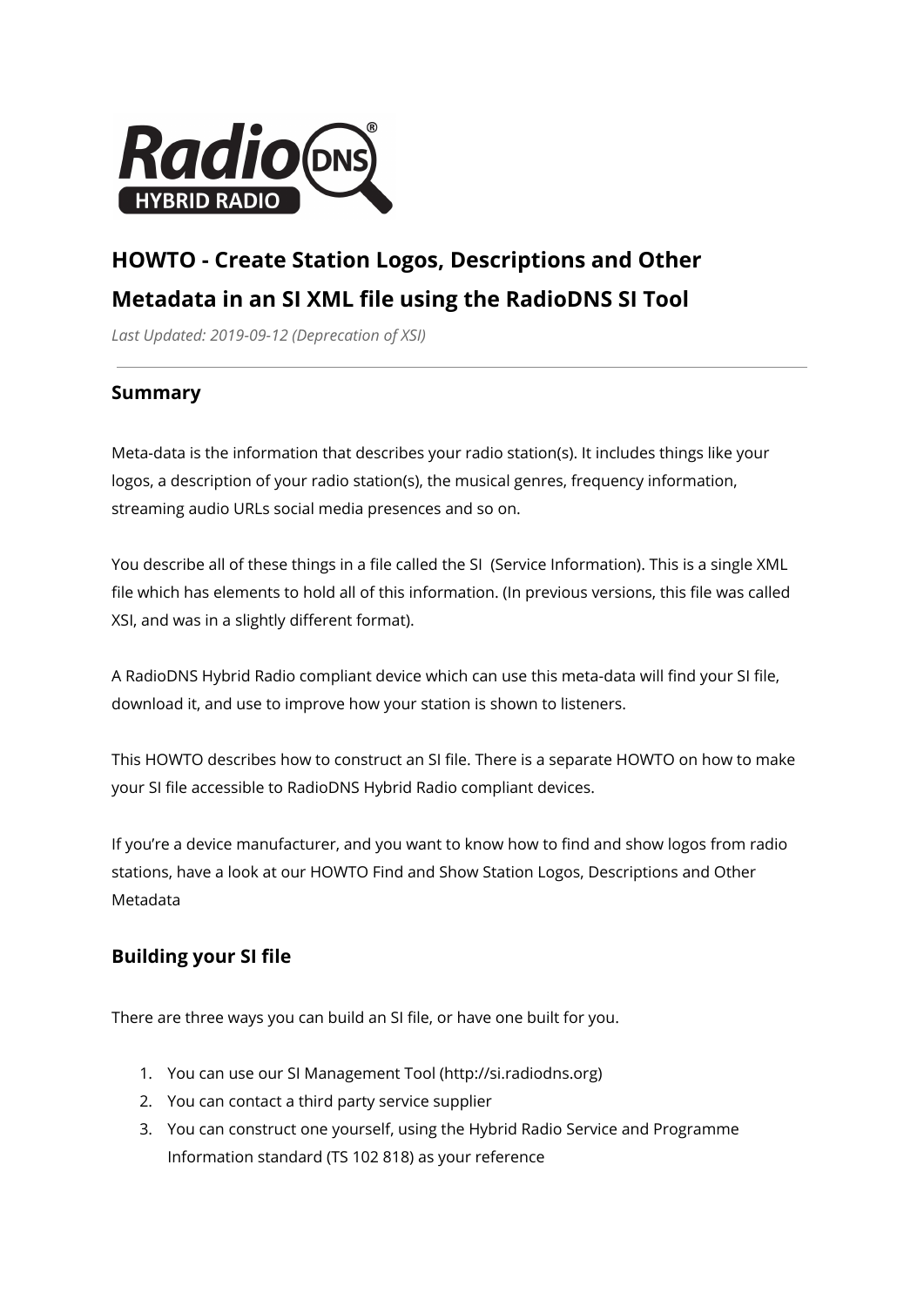This HOWTO guide explains how to use the SI Management Tool at **http://si.radiodns.org** to construct your SI file.

### **Making your SI file accessible to RadioDNS Hybrid Radio Devices**

Once you've created your SI file, you'll need to make it accessible to RadioDNS Hybrid Radio Devices. Read the HOWTO - Make an SI file accessible to RadioDNS Hybrid Radio Devices.

### **Using the SI Management Tool**

The SI Management Tool allows you to input the common meta-data described in an SI file.

#### **Note:**

The tool doesn't support all the possible meta-data types, and if you need to include one of the types not supported by the tool, you may need to use a third party supplier or edit the file yourself using the Hybrid Radio Service and Programme Information standard as your guide.

### **Important!**



**You will lose all the meta-data you have inputted into the tool when you close the browser window, so you must always Export the SI file before finishing.** Exporting allows you to save the SI file (even if it is incomplete) on your local computer.

# **Step 1 - Start**

There are two ways of starting to use the tool.

- 1. Start from new, with a blank SI definition.
- 2. Import an existing SI (or XSI) file. This can be one saved from a previous session, or one provided to you by a third party.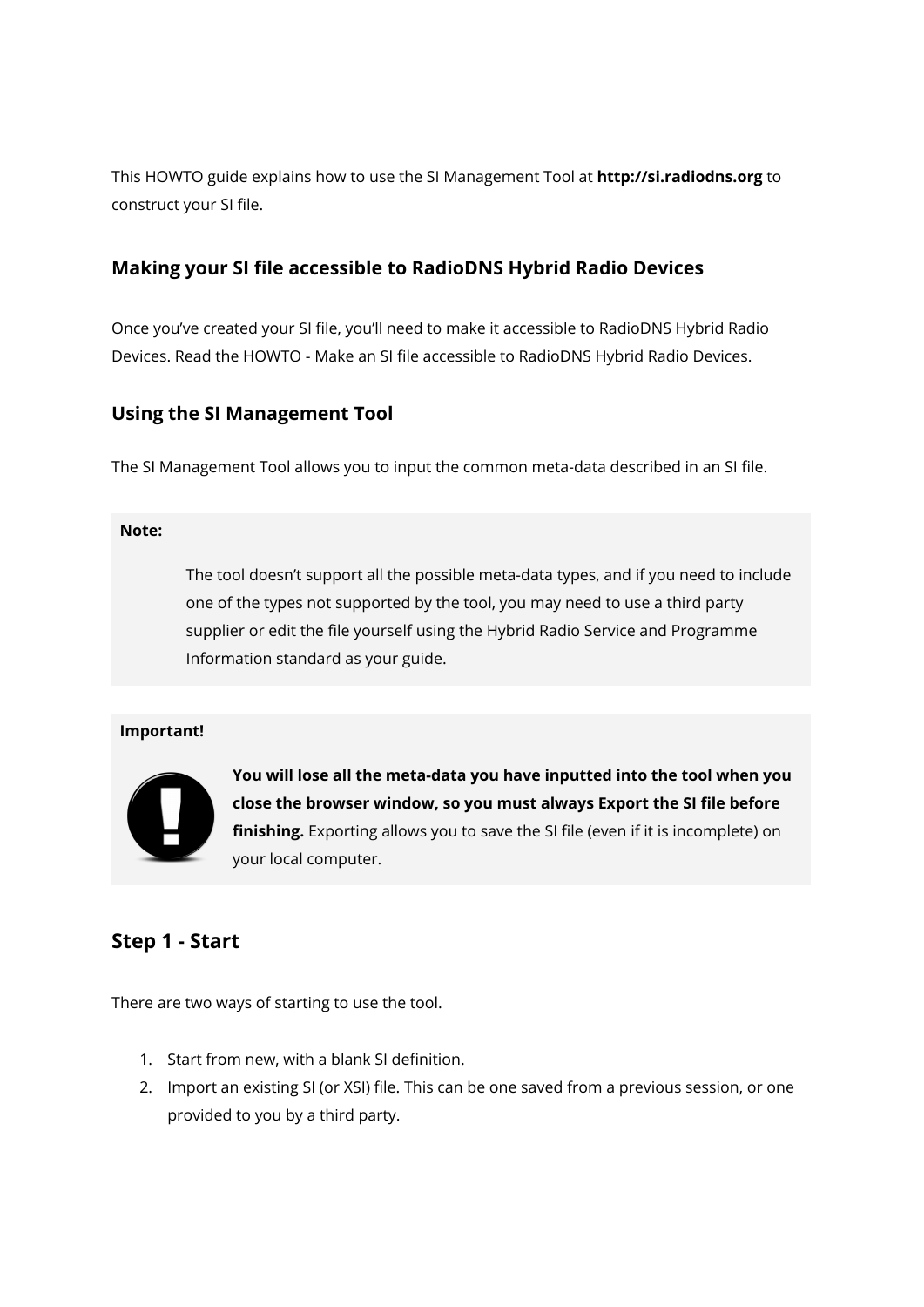# **Step 2 - Create a Service Provider**

The Service Provider is the organisation/company that is providing this SI file. You should provide some basic information on the Service Provider. If you don't want to describe a Service Provider, you can use the Skip button at the bottom of the page.

Most RadioDNS Hybrid Radio devices don't normally show this information to users, but it's important to identify the publisher of the SI file.

**Names** - you can have up to 3 names, each of a different length (8, 16 and 128 characters). You should enter something that a listener would recognise as the Service Provider. It can be a brand name, it does not need to be an official company name.

**Descriptions** - you can have short and long descriptions for the Service Provider.

**Links** - this allows you to enter in links to different relevant resources on the Internet. For instance, you can create a link to your Wikipedia page by providing the URL '[http://en.wikipedia.org/wiki/My\\_Radio\\_Station](http://en.wikipedia.org/wiki/My_Radio_Station)'. The MIME type for a webpage should be set to 'text/html'. The Description explains what the link refers to.

**Logos** - you can supply URL for your logos, which must be in PNG or JPG/JPEG format.

### **Important!**



You must either provide NO logos, or at least the 5 standard logo sizes in the pre-filled form (32px x 32px, 112px x 32px, 128px x 128px, 320px x 240px, 600px x 600px).

You don't upload the logos to us. The logos must be hosted on your existing webserver, and you put the URL to the logo into this form. For instance, '<http://owdo.thisisglobal.com/2.0/id/25/logo/32x32.png>'

**Locations** - one or more entries to describe the geographical area that the Service Provider covers. You can choose to provide nothing, a country, a single point (as a latitude/longitude) or a polygon (multiple latitude/longtitudes describing an area). This can be used when searching or offering listeners 'locally' relevant services.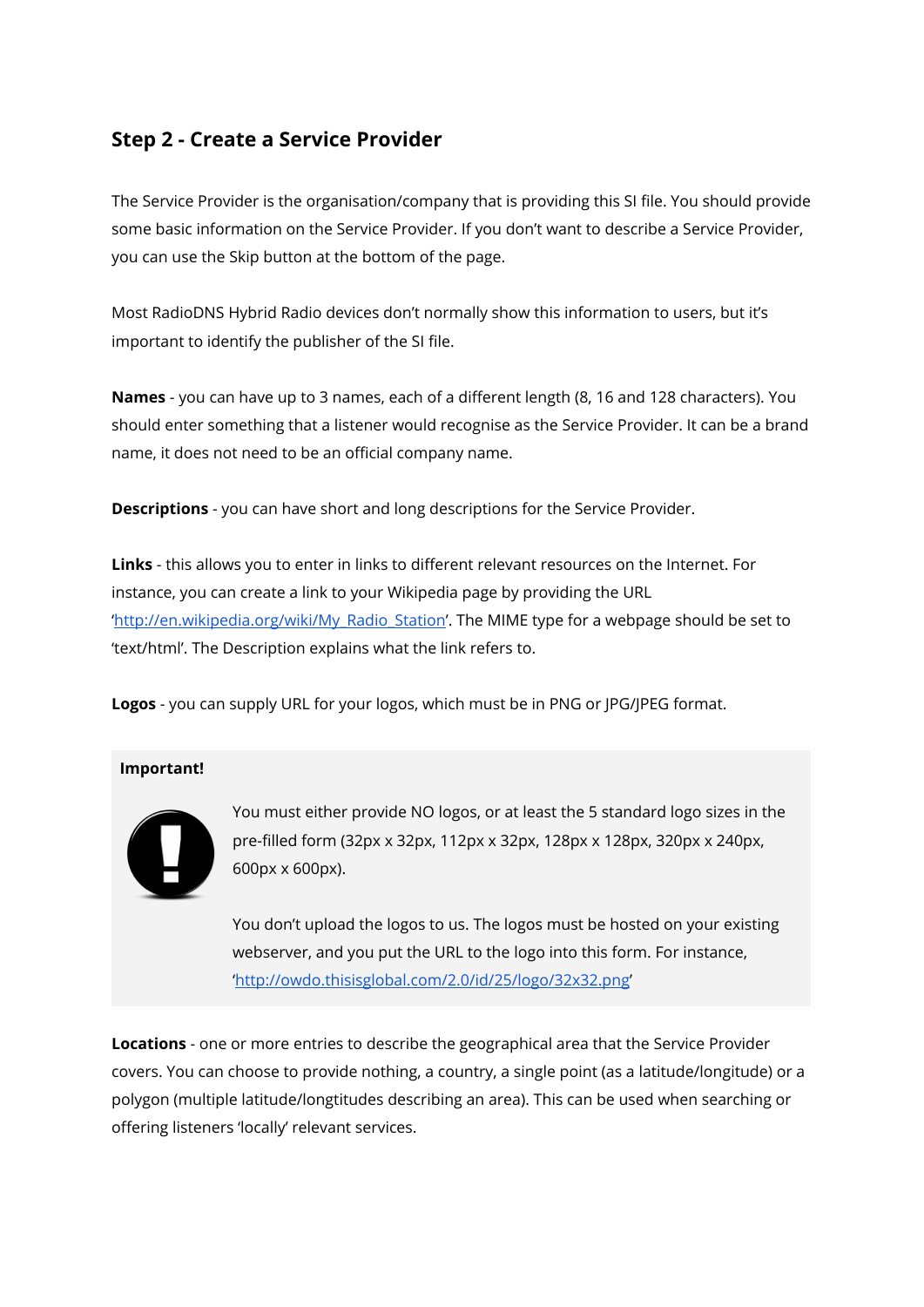Now click Create Service Provider to move to the next step

## **Step 3 - Add New Service**

A Service defines all the information about a radio station. You must have at least one Service in your SI file, but you can have more than one Service.

The **Names, Descriptions, Links, Logos** and **Locations** information are the same as for a Service Provider (Step 2), but apply to the Service.

The Service also required important additional meta-data.

**Bearers** - describe how your radio station can be received, both via broadcast and also over IP streaming. It's this list of bearers that allows a RadioDNS Hybrid Radio compliant device to switch automatically to the best way of receiving your station, so it's important to input them accurately. You can have one or more bearers for each Service.

For each bearer, first you choose its type (FM, DAB, HD, IP). Then you input the specific information for each platform.

**Cost**: This tells the device which bearer to prefer. Devices always try and use the lowest cost bearer which is available.

**Country**: This is the country of origination of the Service.

**RDS ECC**: The ECC code that you transmit in your RDS signal. If you do not transmit an RDS ECC code, you should use the one allocated to your country. You can check which RDS ECC code is allocated to your country by looking at Tables 3-7 of TS [101](http://www.etsi.org/deliver/etsi_ts/101700_101799/101756/01.06.01_60/ts_101756v010601p.pdf) 756. Enter the ECC as two characters, each in the range 0-9 or a-f. (e.g. e1 for the United Kingdom, a0 for the United States of America)

**RDS PI**: The PI code that you transmit in your RDS signal. You MUST transmit an RDS PI code in order to use RadioDNS Hybrid Radio your radio station. Enter the PI as 4 characters, each should in the range 0-9 or a-f. (e.g.  $c471$ )

**Frequency**: The frequency that your radio station transmits on, in MHz. (e.g. 95.8). If your radio station has multiple frequencies, you should create a bearer record for each one. If you have many FM frequencies, you may create a bearer where the frequency is '\*'. The '\*' means 'try all frequencies", which is slower than specifying them each individually. You MUST have a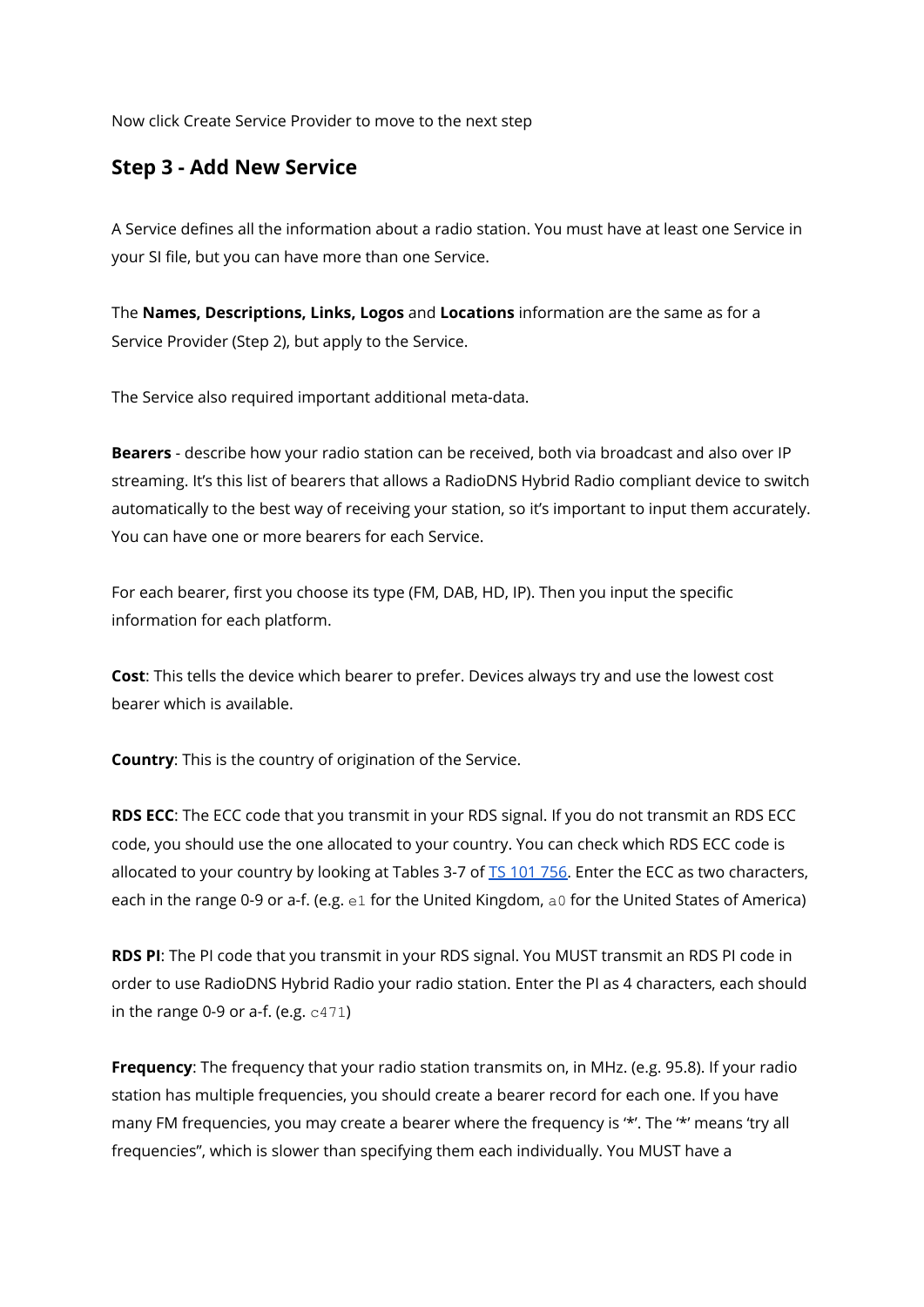corresponding registration in RadioDNS which uses the '\*' character in the Frequency parameter.

**DAB ECC**: The ECC code transmitted by your DAB multiplex (in FIG0/9). Enter the ECC as three characters, each in the range 0-9 or a-f. (e.g.  $ce1$ )

**DAB EId**: The EId (Ensemble Identifier) transmitted by your DAB multiplex (in FIG0/0). Enter the EId as four characters, each in the range 0-9 or a-f. (e.g.  $c181$ ).

**DAB SId**: The SId (Service Identifier) assigned to your Service on your DAB multiplex (in FIG0/2). Enter the EId as four characters or eight characters, each in the range 0-9 or a-f. (e.g.  $c471 /$ e1cf1234).

**HD CC**: The Country Code transmitted in your HD signal.

**HD SId**: The FCC Facility Identifier transmitted in your HD signal.

**IP URL**: The fully qualified URL of your audio stream. (e.g. <http://media-ice.musicradio.com/Capital>)

**IP MIME**: The MIME type of your audio stream. This is important so that devices know if they support your stream type or not. Your streaming provider can tell you what MIME type to use for each stream. (e.g. audio/aacp).

**IP Bitrate:** The bitrate of your stream, in kilobits per second. (e.g. 128 = 128kbps, 1024 = 1MBps).

**Offset**: This information helps a device realign different audio sources which might have different delays between them, so that the listener doesn't notice a big jump in audio when switching between bearers. The bearer with least transmission delay must given an offset of 0, and all the other bearers given positive offsets relative to that. The bearer parameter is optional. It is specified in milliseconds. (e.g. If your Digital Radio transmission is delayed 2 seconds relative to your FM transmission, you should make the Offset on your FM bearer '0', and your offset on your Digital Radio bearers '2000'). This value is a hint only, and it is not possible to change it dynamically. Not all devices support this offset information.

**RadioDNS Parameters**: This helps IP-connected devices find more of your RadioDNS Hybrid Radio services. You should always provide it, and you must support the Service Identifier value in your RadioDNS Hybrid Radio applications.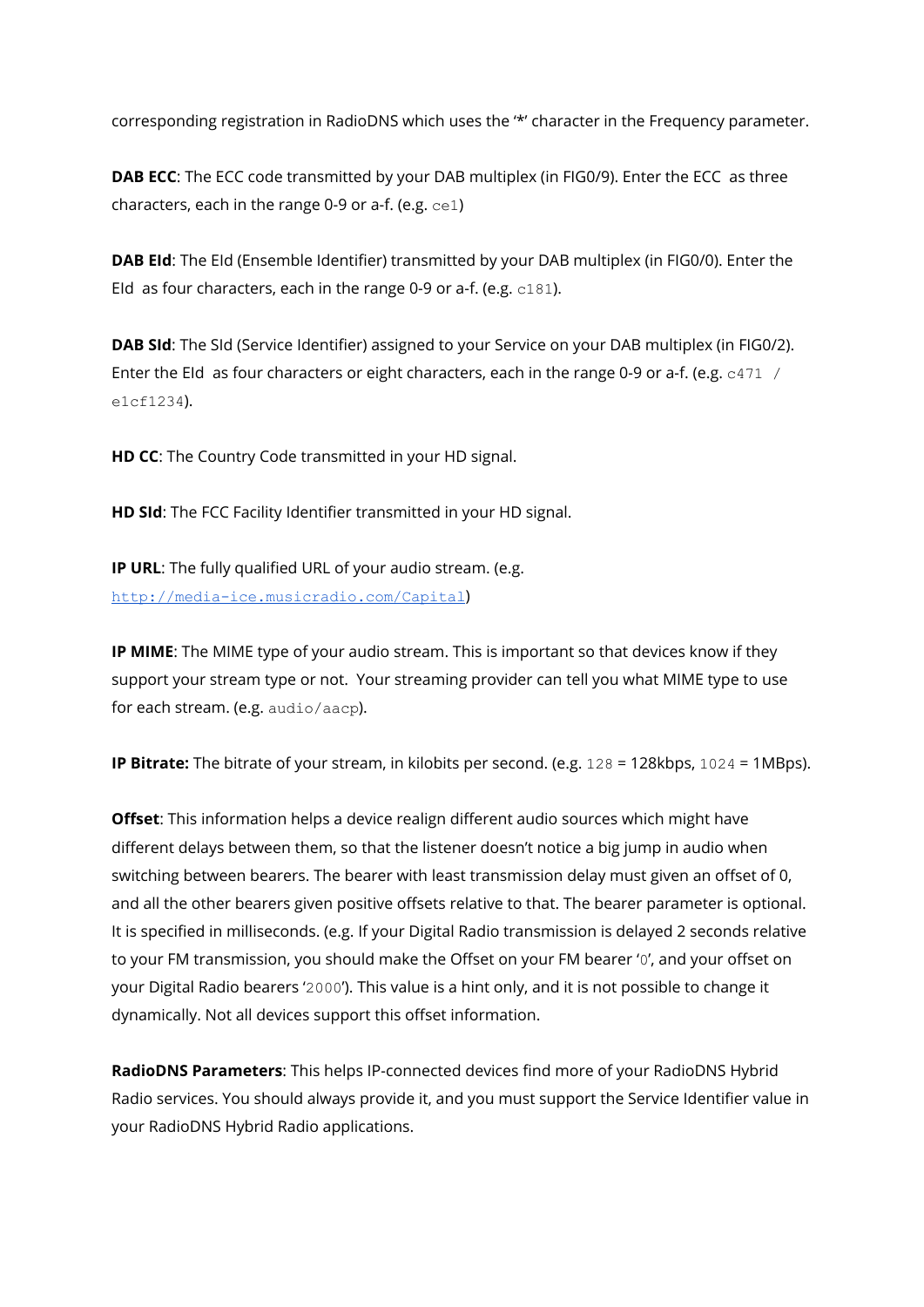**FQDN** - the Fully Qualified Domain Name that your RadioDNS Registration uses. **Service Identifier** - a unique Identifier that your allocate to this Service.

#### **Note:**

If you haven't yet registered your station with RadioDNS, you should look at our HOWTO "Register your station for RadioDNS Hybrid Radio" to understand what your FQDN can be.

Click Add Service to finish adding this Service.

## **Step 4 - Services Review**

You can new review the Services that are currently defined in this SI. If you want to edit one, click on its name, or you can add another service. If you've finished adding Services. you can move on to export the SI.

If you want to edit or review the Service Provider information, click on the '2. Service Provider' step at the top right of the page.

#### **Important!**



**You will lose all the meta-data you have inputted into the tool when you close the browser window, so you must always Export the SI file before finishing.** Exporting allows you to save the SI file (even if it is incomplete) on your local computer.

# **Step 5 - Export SI (and XSI)**

This page confirms that your SI is ready for export, and the number of Service Provider and Services in the document.

The SI tool produces two files as its output:

- An SI file correct to version 3.1.1 of TS 102 818 (the current version)
- An XSI file correct to version 1.1 of RadioEPG (the prior version)